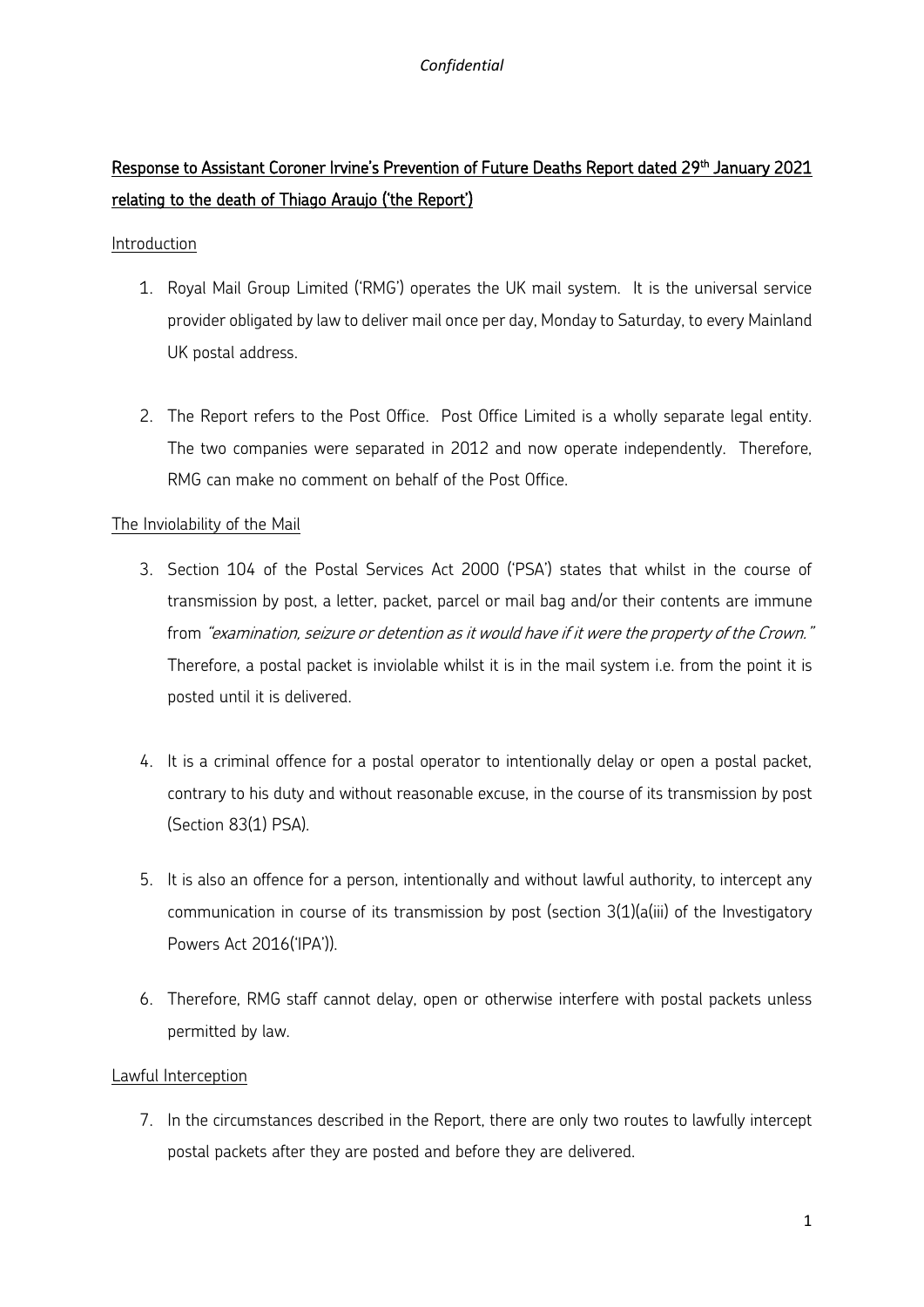# Option 1 – IPA powers

- 8. The Police can obtain a targeted interception warrant, a mutual assistance warrant or a bulk interception warrant pursuant to Section 6(1) of the IPA. The communication can also be intercepted pursuant to Section 44 of IPA:
	- (i) if the sender and recipient consent, or
	- (ii) either the sender or the recipient consents and a directed surveillance authority is in force pursuant to Part 2 of the Regulation of Investigatory Powers Act 2000.

RMG is committed to co-operating with the Police and other law enforcement agencies and will always provide assistance to them, as far as the law permits.

9. RMG will also assist the Police by undertaking a controlled delivery i.e. delivering an item with Police Officers in close proximity. This allows the Police to enter the premises immediately after delivery and seize the postal packet using their powers under the Police and Criminal Evidence Act 1984.

Option 2 - RMG's Terms and Conditions

- 10. Section 83(3) of the PSA states that no offence of opening or delaying the mail is committed if the opening or delay is done in accordance with the terms and conditions applicable to the transmission of the postal packet by post. There are similar provisions within the IPA which make interception, for the purposes of the provision and operation of the postal service, lawful.
- 11. RMG's terms and conditions clearly state that certain items cannot be carried through the network. A list of these prohibited items can be found at [https://personal.help.royalmail.com/app/answers/detail/a\\_id/96.](https://personal.help.royalmail.com/app/answers/detail/a_id/96)
- 12. Certain items are restricted i.e. they may be carried but only if the sender complies with certain conditions. Restricted items, such as lithium batteries, paint and kitchen knives will only be intercepted if the postal packet does not comply with the conditions of carriage (usually how they are packaged).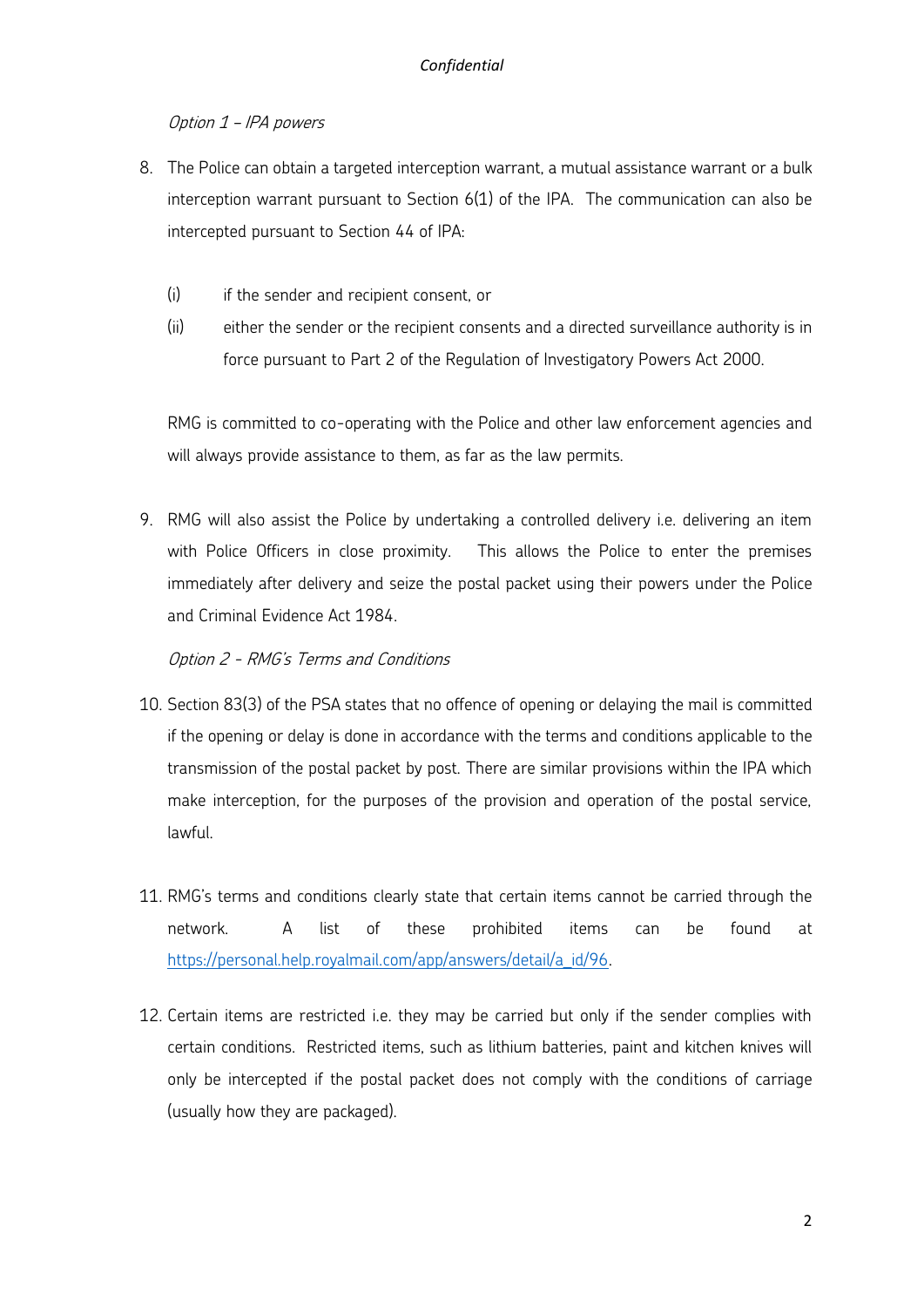#### *Confidential*

- 13. Training and written guidance is available to RMG staff in relation to the handling of prohibited and restricted items. RMG also operates a Security Helpdesk which staff can contact to report any security or safety issue or seek advice.
- 14. Where RMG staff receive information, or have cause to suspect, that a postal packet contains a prohibited item which is also illegal (such as controlled drugs, automatic firearms or child pornography) the Police will be contacted (unless the Police are the source of the information). The packet will then be opened and inspected by the Police. The Police will assess the legality of the item and will inform the RMG staff of their opinion and any other information available. If the RMG staff member is satisfied the item is illegal, and therefore prohibited, it will be handed to the Police. As above, we will assist the police in performing a controlled delivery, if requested. If RMG staff are unsure of what action to take they can always contact the Security Helpdesk for advice.
- 15. If RMG staff receive information, or have cause to suspect, that a postal packet contains a prohibited item which is not illegal per se (such as flammable gas, pesticides or live animals) our staff may open and inspect the contents to ascertain whether the item is prohibited. Where our staff are sure the item is prohibited, RMG has a wide discretion as to the disposal of that item thereafter.
- 16. However, our staff must be sure the item is prohibited. RMG operates the national mail system. Our primary purpose is to receive, process and deliver postal packets. This includes handling many items which are not dangerous per se but could be used to cause harm. The purpose to which an item, which is not prohibited, might be put is not a consideration for the national postal operator. We must also be careful not to expose our staff to criminal liability by allowing or encouraging them to intercept mail unless it is lawful to do so.
- 17. Therefore, before any postal packet, suspected to contain prohibited items which are not illegal, is opened, delivery office staff should make contact with the Security Helpdesk for an assessment to be made as to whether interception is lawful. Security Helpdesk staff are provided with written guidance and a process to follow to determine the issue and record the reasons for the decision made. If the item is assessed as prohibited, it will be disposed of appropriately.